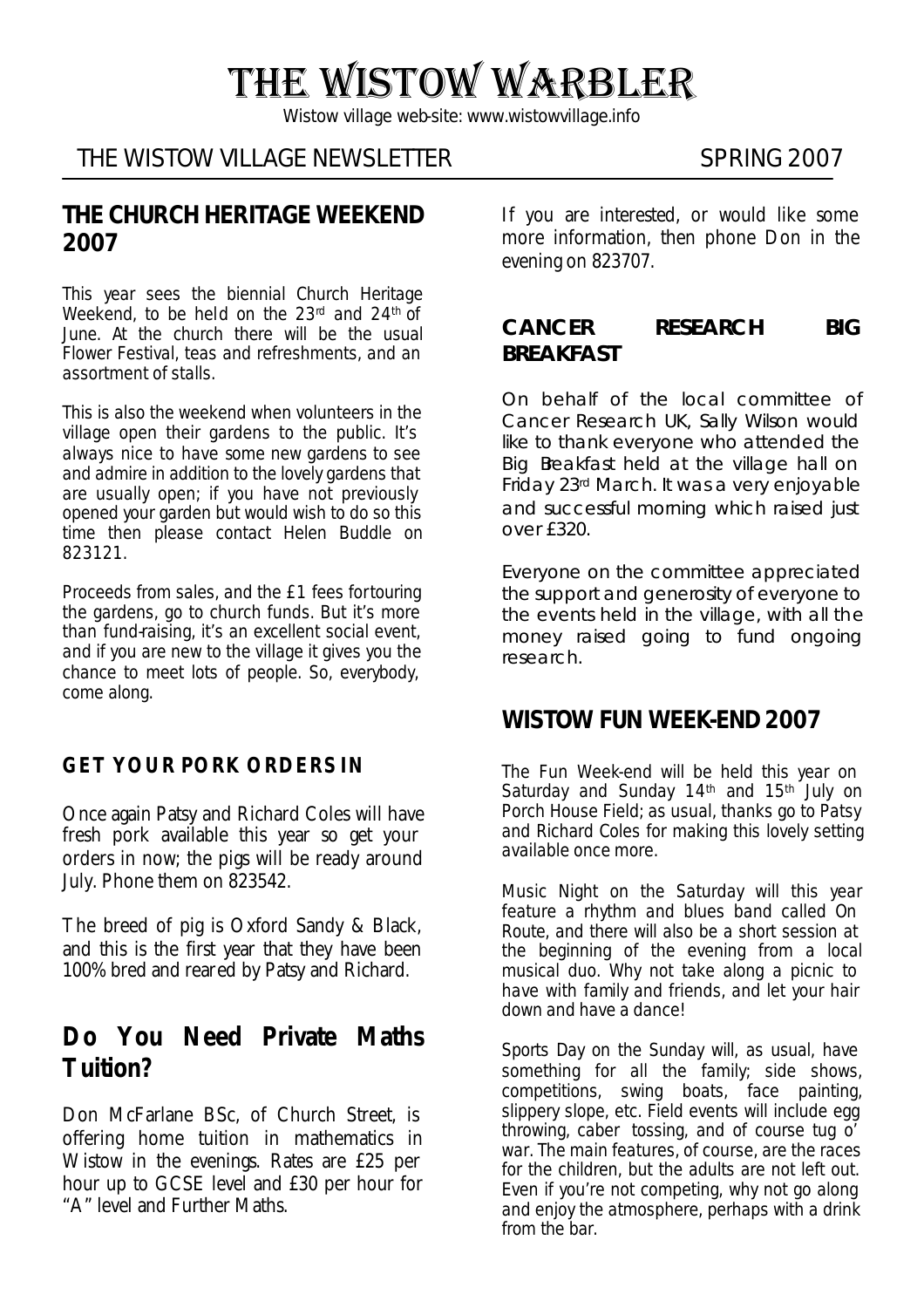Hopefully flower pots will have been saved from last year as the increasingly popular Flower Pot Man competition will be held once again in the week before the event. Let's see the biggest and most imaginative competition yet.

Don't forget that the Fun Weekend is a major fund-raising event for the village hall and, as usual, there will be a raffle; more prizes are needed and if you would like to donate a prize then please contact a member of the Village Hall Committee.

## **TUG O'WAR TROPHY STILL MISSING**

The Tug o' War is a traditional event at the Fun Weekend, the winning team being presented with the Richard Juggins Trophy. Unfortunately the shield has still not been returned to be engraved with the names of the 2006 winners.

This is another appeal to anyone who has the shield, or knows of its whereabouts, to please contact John Wadsworth (822541), Carol MacInnes (823131), or any other member of the Village Hall Committee.

# **WISTOW YOUTH CLUB UP AND RUNNING**

Wistow Youth Club is now up and running. Meetings are held on Thursday evenings and cater for two age groups; 5 to 10 year olds from 6.00 to 7.00 pm, and 11 to 19 year olds from 7.00 to 9.30 pm.

A meeting was held with Cambridgeshire Youth Council and was attended by Samantha Newton, Veronica Barker, Christopher Newton, Marcus Crockett, Lewis Roberts, Stacey Roberts, Laura Smith, Alice Manwaring, Sophie Rice, Alex Boulton, Leanne Jenkins, Luke Jenkins and Chris Sykes. The very good news is that they were successful in being awarded a grant of £3,500 to set up the club.

Volunteers are being sought to join the Youth Club Committee to help with the successful running of this new venture. If you are interested, or require more information, please contact Veronica Barker or Samantha Newton on 823373, or Sophie Rice on 822205.

Also, if you have any games that you could donate to the youth club then these would be very gratefully received, as would any offers to give talks or organise events and activities. Call Veronica or Sophie if you have anything to offer.

# **More Changes on Wistow Parish Council**

**After three years on the Parish Council, the last year as Vice Chairman, Ted Benson has decided to retire and he attended his last meeting at the end of March. Many thanks go to Ted for his work on behalf of the village. A new Vice Chairman will be elected at the Annual General meeting to be held on 24th May.** 

**To replace Ted, Gordon MacInnes was coopted onto the council at the meeting on 24th April. Many thanks go to Gordon for stepping forward to keep the council at full strength, and everyone wishes him all the best for the future.** 

**Incidentally, please note that the dates of Parish Council meetings have been changed, and are now normally held on the last Tuesday of each month rather than the last Thursday.**

**Also, don't forget the Parish Council Open Meeting on Thursday 24th May (yes, this one is on a Thursday!) at 7.00 pm when you have the opportunity to hear what has been going on and also to put your questions to the council.**